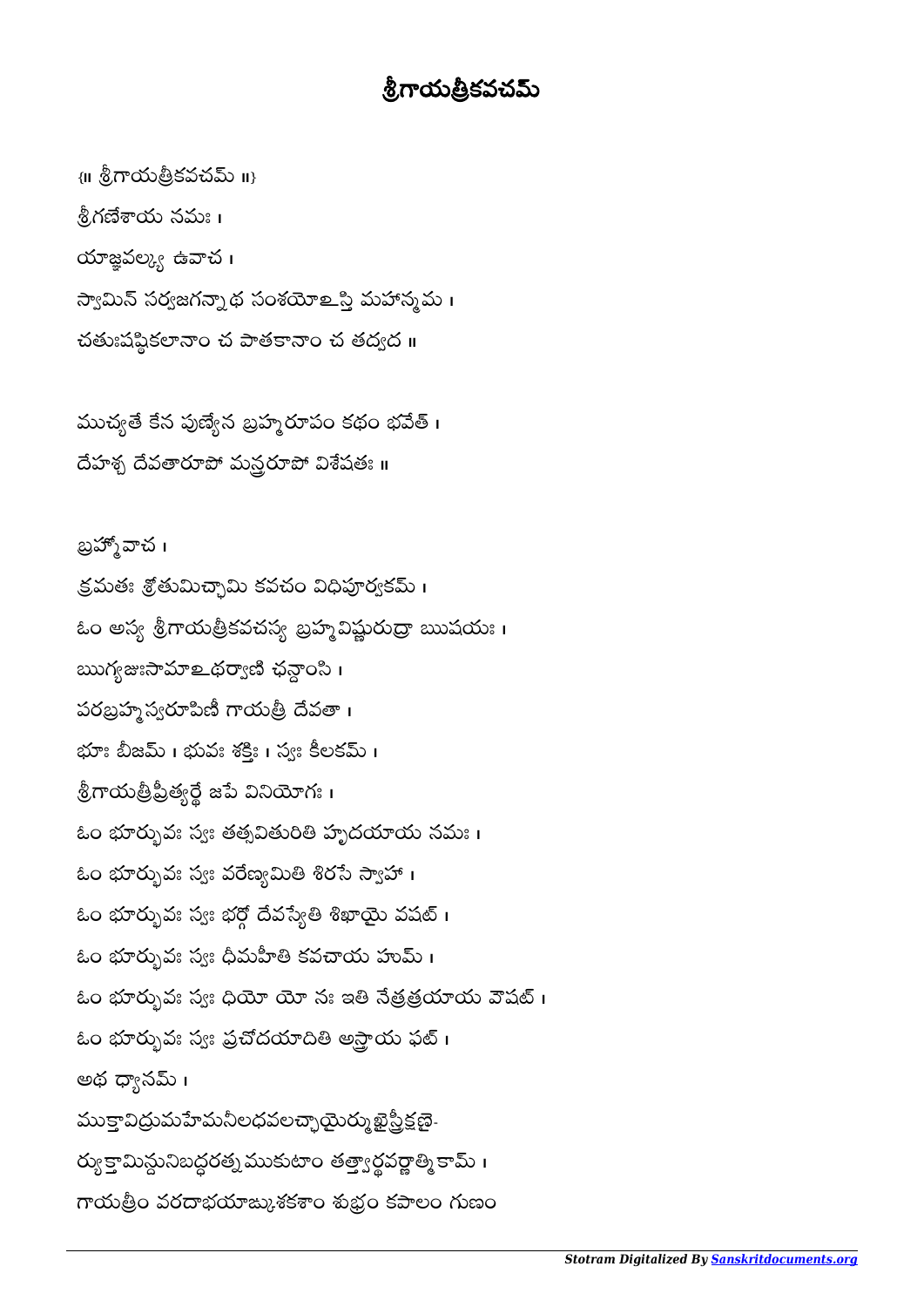శంఖ, చక్రమథారవిస్థుయుగలం హస్తైర్వహన్తీం భజే ॥

ఓం గాయత్రీ పూర్వతః పాతు సావిత్రీ పాతు దక్షిణే। బ్రహ్మవిద్యా తు మే పశ్చాదుత్తరే మాం సరస్వతీ ॥ ౧॥

పావకీం చ దిశం రక్షేత్పావకోజ్జ్వలశాలినీ। యాతుధానీం దిశం రక్షేద్యాతుధానగణార్ధినీ ॥ ౨॥

పావమానీం దిశం రక్షేత్భవమానవిలాసినీ । దిశం రౌద్రీమవతు మే రుద్రాణీ రుద్రరూపిణీ ॥ ३॥

ఊర్ధ్యం బ్రహ్మోణీ మె రక్షేదధస్తాద్వెష్ణవి తథా । ఏవం దశ దిశో రక్షేత్పర్వతో భువనేశ్వరీ ॥ ४॥

తత్పదం పాతు మే పాదౌ జంఘే మే సవితుః పదమ్ । వరెణ్యం కటీదేశం తు నాభిం భర్గస్తడైవ చ ॥ ౫॥

దేవస్య మే తు హృదయం ధీమహీతి గలం తథా। ధియో మే పాతు జిహ్యాయాం యః పదం పాతు లోచనే ॥ ౬॥

లలాటే నః పదం పాతు మూర్డ్దానం మే ప్రచోదయాత్ । తద్వర్ణః పాతు మూర్ద్దానం సకారః పాతు భాలకమ్ ॥ <mark>౭</mark>॥

చక్షుషీ మే వికారస్తు శ్రోత్రం రక్షేత్తు కారకః। నాసాపుటే వకారో మే రేకారస్తు కపోలయోః ॥ ౮॥

ణికారస్త్యధరోష్ఠే చ యంకారస్త్యధరోష్ఠకే। ఆస్యమధ్యే భకారస్తు ర్ధోకారశ్చిబుకే తథా ॥ ౯॥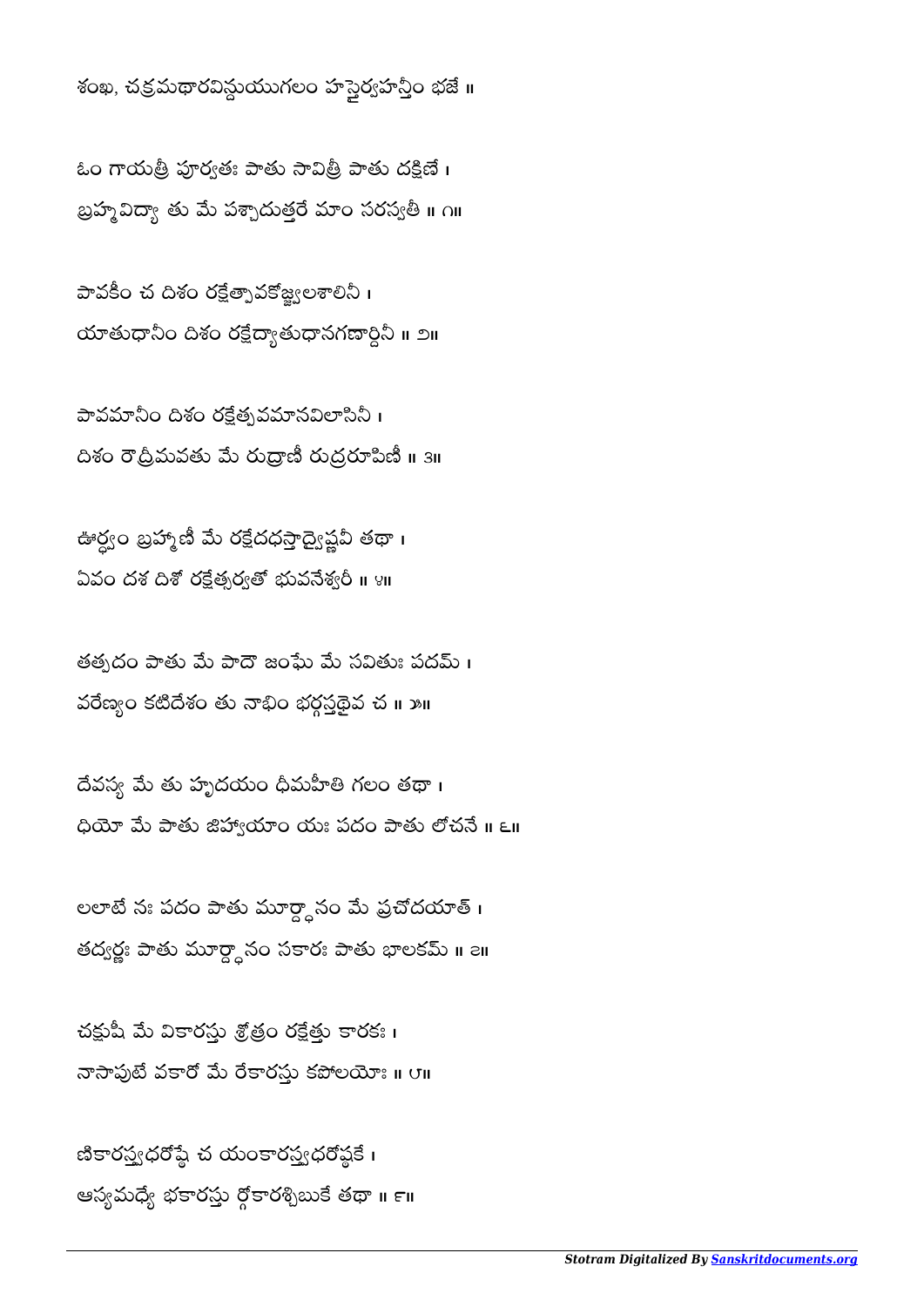దేకారః కణ్ఠదేశే చ వకారః స్కన్ధదేశయోః । స్వకారో దక్షిణం హస్తం ధీకారో వామహస్తే ॥ ౧౦॥

మకారో హృదయం రక్షేద్ధికారో జఠరం తథా। ధికారో నాభిదేశం తు యోకారస్తు కటిద్వయమ్ ॥ ∩∩॥

గుహ్యం రక్షతు యోకార ఊరు మే నః పదాక్షరమ్ । ప్రకారో జానునీ రక్షేచ్చేకారో జంఘదేశయోః ॥ ∩౨॥

దకారో గుల్ళదేశం తు యాత్కారః పాదయుగ్మకమ్ । జాతవేదేతి గాయత్రీ త్ర్యమ్బకేతి దశాక్షరా ॥ ౧౩॥

సర్వతః సర్వదా పాతు ఆపోజ్యోతీతి షోడశీ। ఇదం తు కవచం దివ్యం బాధాశతవినాశకమ్ ॥ ∩೪॥

చతుఃషష్ఠకలావిద్యా సకలైశ్వర్య సిద్ధీదమ్ । జపారమ్బే చ హృదయం జపాన్తే కవచం పఠేత్ ॥ ౧౫॥

స్త్రీగోబ్రాహ్మణమిత్రాది ద్రోహాద్య ఖీలపాతకైః । ముచ్యతే సర్వపాపేభ్యః పరం బ్రహ్మాధిగచ్ఛతి ॥ ౧౬॥

॥ ఇతి శ్రీమద్యసిష్ఠపంహితాయాం గాయత్రీకవచం సమ్పూర్ణమ్ ॥

Proofread by Ravin Bhalekar ravibhalekar@hotmail.com

Please send corrections to sanskrit@cheerful.com

Last updated  $\bar{6}$ oday

http://sanskritdocuments.org